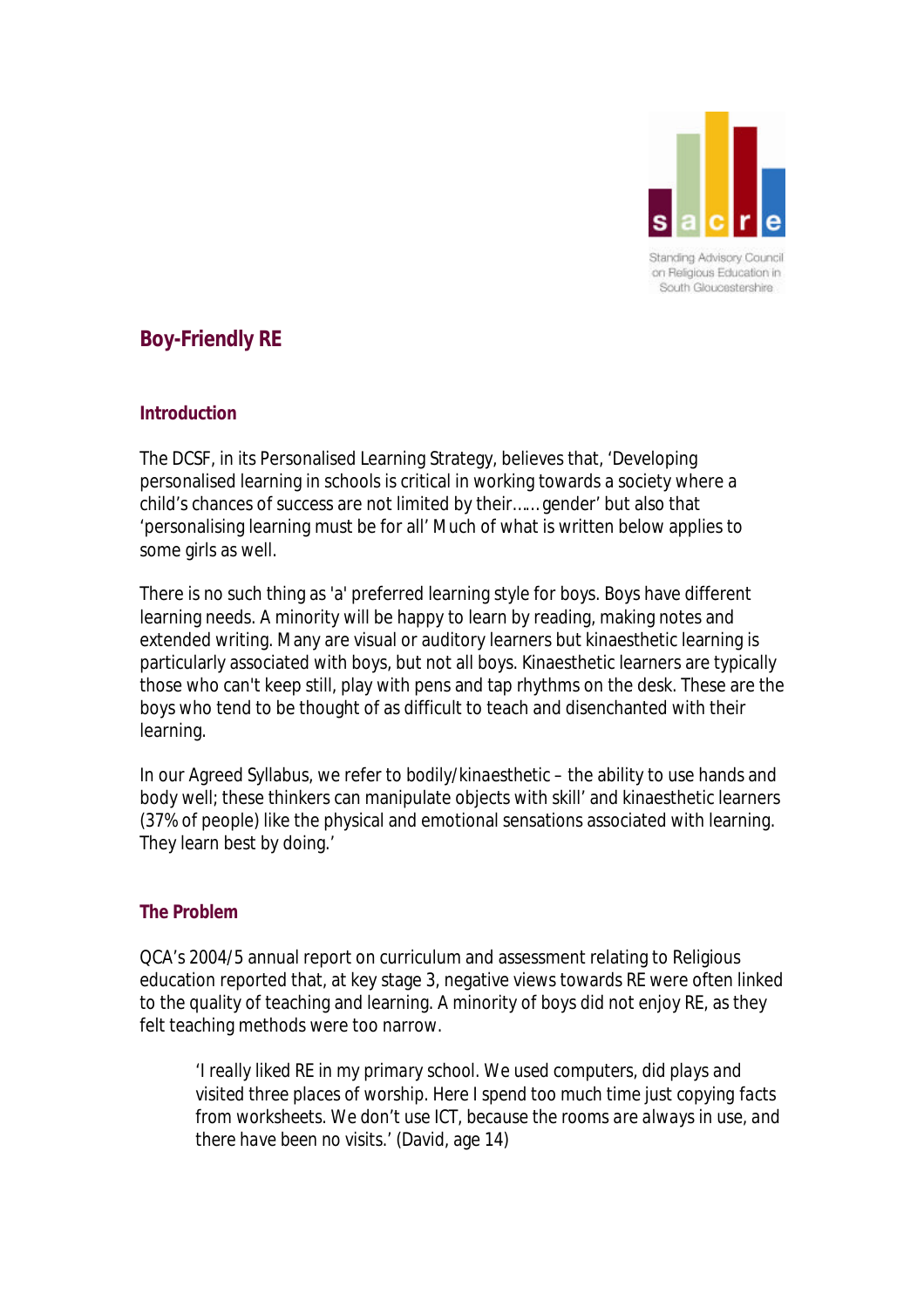*'It's important to understand different beliefs, but we seemed to just be learning from books and not actually thinking about why people belong to a religion or whether religion matters in today's world.'* (John, age 13)

GCSE results in 2007 revealed that:

- fewer boys than girls select the full course as an optional subject
- the percentage of both boys and girls gaining  $A^*$  B grades is higher for the full course. This may be a result of less time proportionately given to teaching the short course or to the less positive attitudes of pupils taking it as a compulsory subject, or both
- $\bullet$  the proportion of boys awarded  $A^*$  B is lower is both courses.

Nicola Price found that *'GCSE grades confirmed that for 4 of the last 5 years boys were significantly underachieving in RE especially those in the C/D range who achieved a C grade in English but D or below in RE .'*

This is not just confined to RE. Hilary Wilce found that *'Boys now do less well at every level of GCSE than girls, and less well in English from the age of seven onwards. They are less conscientious about homework, less organised about bringing the right books to class, more likely to get into trouble with their teachers, and four times as likely to get excluded from school.'*

### **Reasons**

Barbara Wintersgill suggests that there are two particular reasons why pupils underperform or underachieve in any subject:

- disregard for the qualification
- lack of interest in the subject

Both of these factors are instrumental in boys' underperformance in RE.

She observes:

*'Over the last twelve years I have spoken with several hundred boys about RE. When asked for suggestions as to why they do less well than girls at GCSE, boys frequently replied that it was not a qualification they particularly valued because it would enhance their chances of employment. These views, they said, were often supported by their parents who would rather that they should devote their revision time to 'important subjects'; i.e. those that are valued by employers and universities.*

*'Given the time devoted by so many RE specialists to publicising the career potential of RE and its equal footing as a university entrance subject, this is depressing. But it does not necessarily signify the failure of that campaign.*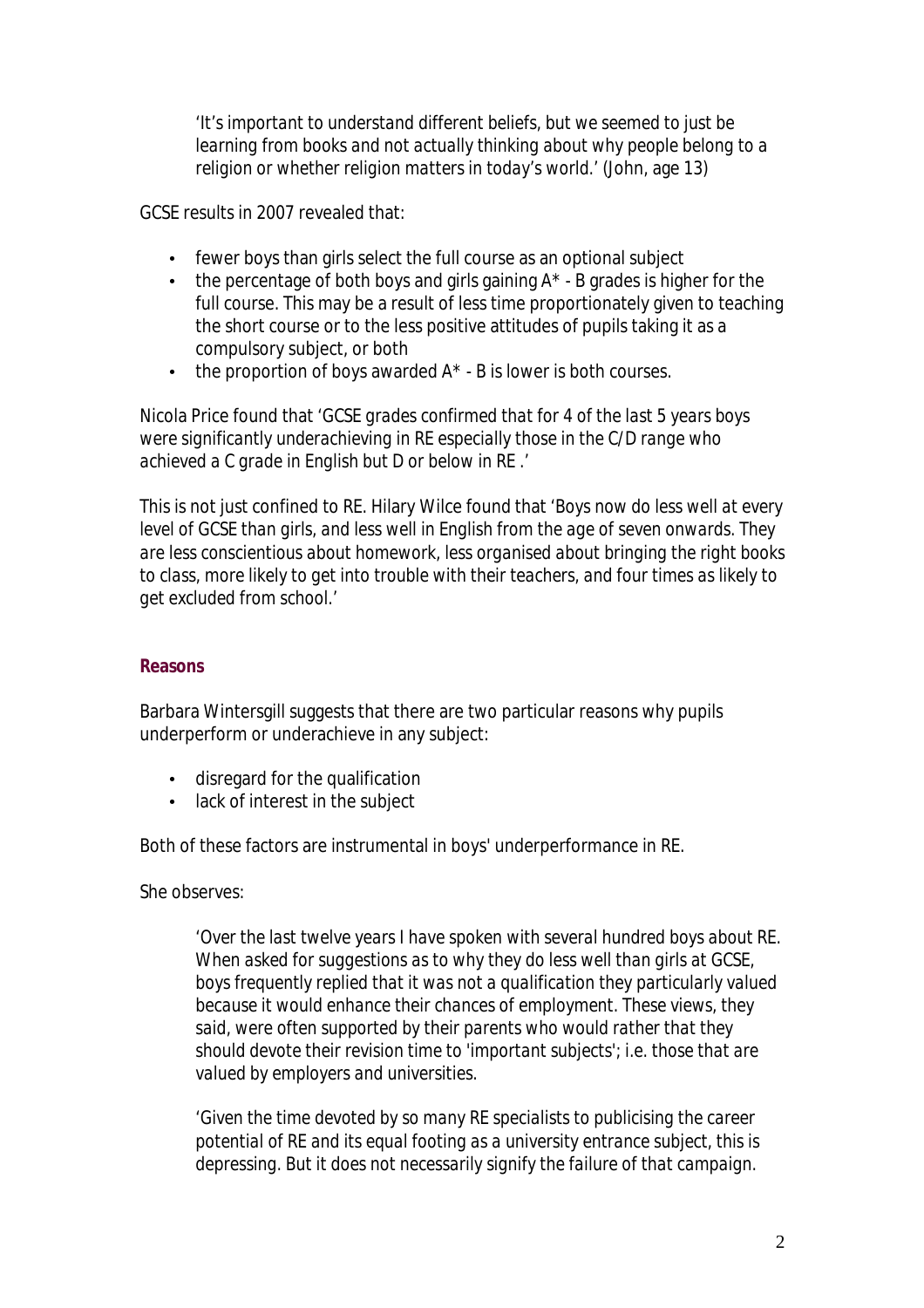*Girls are generally more aware than boys of both the career and academic value of RE, but this may be because the subject has greater currency for careers which attract more women, such as teaching, social work, nursing and so on.*

*'Like many subjects, RE may not have a direct relevance for specific careers or university courses but the challenge now is to persuade boys that education generally and RE in particular has an important role in preparing the individual for life beyond work or university. Boys who appreciated this were most likely to speak highly of the subject to the extent of taking it in the 6th form. For example, I met a 17 year old boy taking AS in Maths (x2), Physics, Chemistry... and RS to 'broaden my mind'.* 

The question of social class and peer group culture is prominent in a Teacher **Training** 

Agency-funded research study by Keith Shipman and Keith Hicks, teachers in a London school:

*'The most important factor that prevents the motivation of boys, identified by the pupils and teachers alike, was the boys' peer group culture. The presence of friends in the group made the boys work less hard. The peer group observed in school was not an anti-work but a pro-social group. … Within the peer group the boys worked to establish their self-esteem through social interaction not academic performance.'*

Speaking at a conference *'Making RE Work: Principles to Practice in Curriculum and Professional Development'* at Homerton College in 2000, Sue Ward said that, although the difference between girls and boys is centuries old, the current curriculum is more appealing to girls. In RE, 'spirituality' seems rather 'girlie' and boys' peer pressure is to keep the 'cool' mask. Girls may read and ponder, boys often want to press button and go.

### **Subject Content**

In 2005 Ofsted's RE subject inspections focussed on boys' achievement. It emerged that boys generally do not have a negative perception of RE. When asked to rate RE in terms of its interest level the most common response was that it rated as being of above average interest compared with other subjects. Boys were generally less interested in RE at Key Stage 3 than at Key Stage 4, where the curriculum was more heavily weighted towards ethical and philosophical issues.

In *'Dangerous RE'* in RE Today Spring 2009, Kathryn Kane observed, 'Sometimes I think RS lessons are too 'nice'. We spend a lot of time looking at the teachings of religious leaders that stress love, service, compassion, which although necessary for society to live in harmony, are sometimes just a little bit pink and fluffy. GCSE RS is a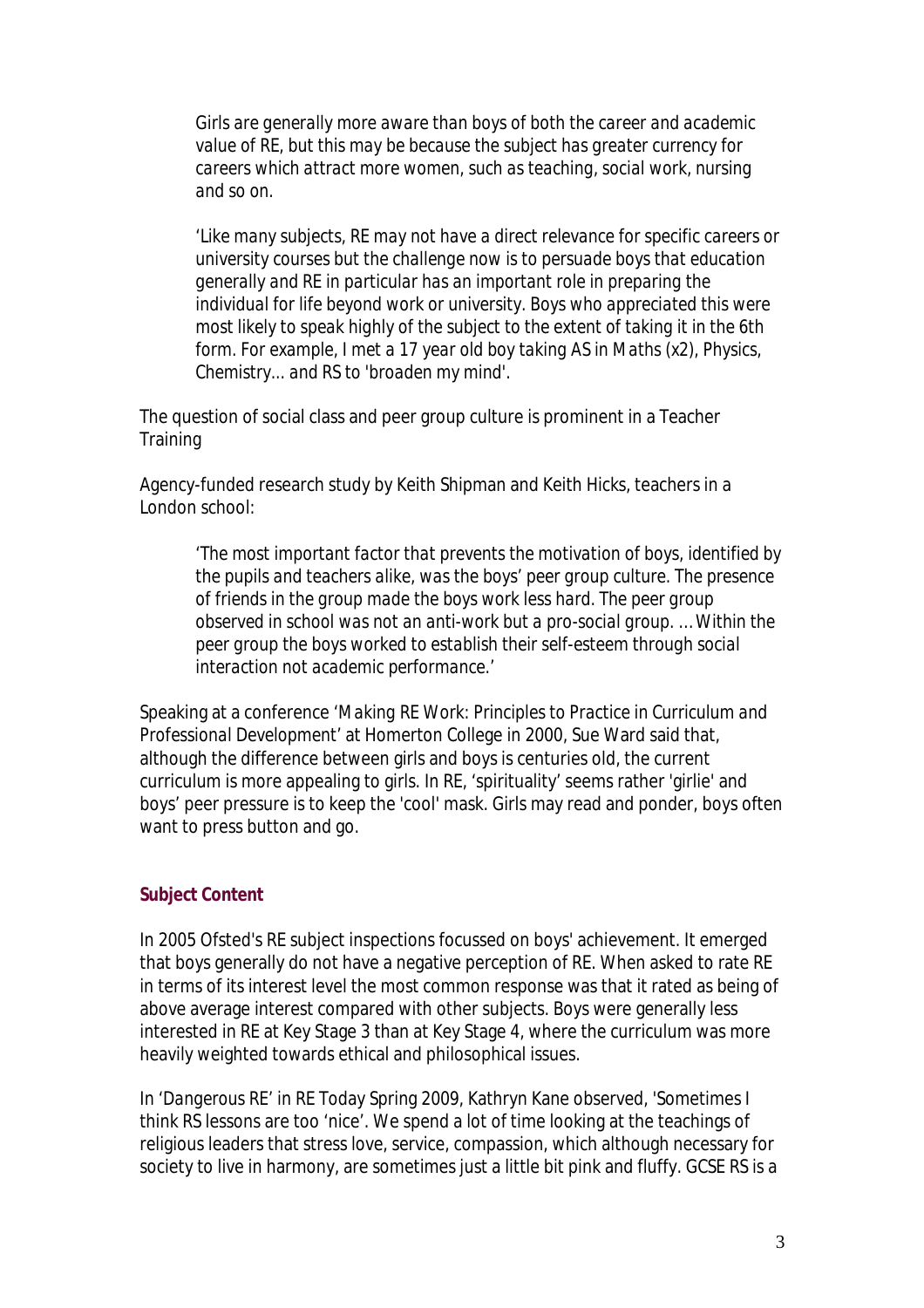little grittier, with issues such as marriage and divorce, birth and abortion, crime and punishment on the menu, but for some 15-year-old boys these are still perceived as 'girls' issues'.'

She explained, 'In many ways it can be a lot easier to stick to the 'nice stuff' in RE and yet every day the news raises the 'scary stuff'.

'We looked at the persecution of Christians around the world. Jesus said some very dangerous Words to his followers about being willing to lay down their lives and pick up their crosses. In the UK the church has an image that is not at all dangerous, one of old ladies and tea-drinking vicars, but in other parts of the world it can be very dangerous to be a Christian.

'The Open Doors website is very useful for up-to-date information on the persecuted church (www.opendoorsuk.org). This led to some very lively discussion regarding who and what students would be willing to die for, and whether vicars should tell would-be converts to Christianity about Jesus' dangerous words as well as all the love and promise-of-heaven ideas.

'In addition to these we explored the persecution of Jews in Nazi Germany, ancient Egypt and twelfth-century York, and acts of bravery by Jews and Gentiles at times of persecution. We also explored the dangers of being a Hindu widow in India in 1828 and in rural India in 2006 (BEC News website has a report on sati in India) and knife (kirpan) carrying Sikhs, the defence of the weak, the struggle between the temporal and the spiritual (miri-piri).

'Fear and danger are always just a little exciting: the rides that make you scream at a fairground are always more popular than 'fish for a duck'. The students enjoyed the discussion that these dangerous religions raised. They wrestled and empathised with the beliefs and decisions that the adherents to these religions wrestled with, and during the course of this work they became more aware of how religious issues were reported in the news.'

Lucinda Neall, in 'Engaging Boys', believes that: To succeed with boys we need see the world through their eyes. Listen to your boys' conversations to find out what they are into. When playing they may imagine they are knights slaying a dragon or part of an invading army. Use this information to get them interested in the classroom. Capture a boy's imagination and you capture his attention. Unless you are telling them a good story, boys don't like to listen for long - they prefer to get on with the action. So break work up into small tasks, make instructions concise and give short timescales. Choose your words and tone to make tasks sound exciting: "I'm setting you a challenge. You've got three minutes to do this, starting...now!"

#### **Classroom management**

HMI in Wales undertook a survey of schools in 1996. Among the findings were: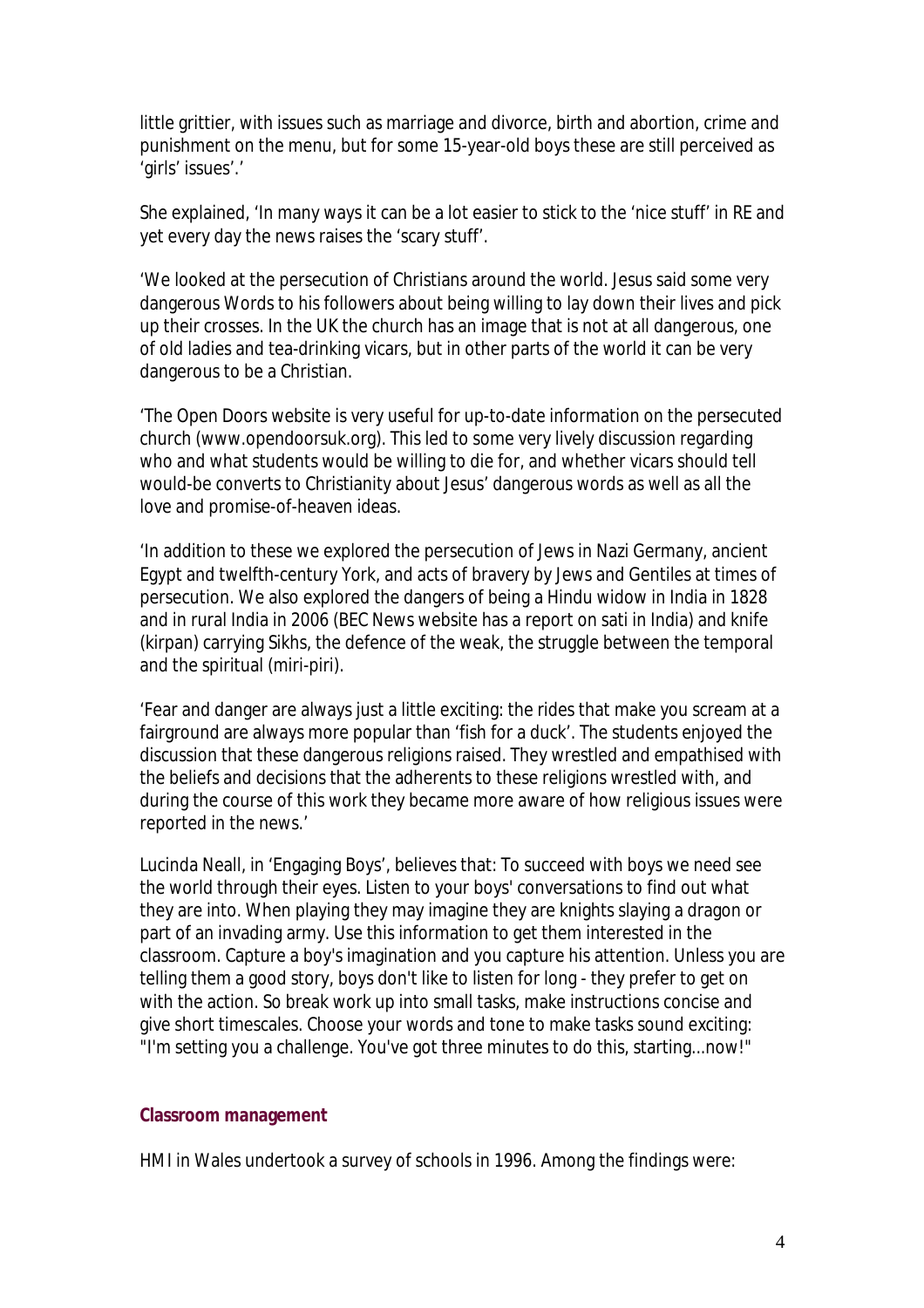*'*In more than two thirds of the lessons observed, teachers gave too little attention to where boys and girls sat in the classroom. Overall, boy-only groups and pairs within classes were generally less effective than mixed-sex groups and pairs in terms of output, their contribution to the lesson and the complexity of the language they used.

In just over a fifth of lessons, where the quality of teaching was unsatisfactory, girls appeared more able or willing to rise above the indifferent teaching, or at least to extract from it what was of benefit to them. Boys tended to respond more negatively, either through disengagement and indifference or through disruptive behaviour.'

In 'BOYS' ACHIEVEMENT IN SECONDARY SCHOOLS - A Summary of Ofsted Report – HMI 1659, *July 2003* observed:

The importance of a clearly defined disciplinary framework is especially marked for boys. Boys respond best when there is a consistent and fair-minded approach to discipline, backed up by effective pastoral systems and learning support.

- Good teaching and classroom management are major factors in all pupils' achievement. Features of good teaching include clear objectives, careful planning that builds on earlier learning, a variety of activities, a sprightly pace, materials that engage all pupils, questioning that promotes understanding, and the appropriate use of praise.
- Boys tend to respond well to teachers who set clear limits and high expectations, direct work strongly, show enthusiasm for their subjects, use humour and reward good work. There is evidence that boys are rather less inclined than girls to learn from indifferent teaching.
- Although there is nothing as clear-cut as a boys' learning style, many schools have found certain approaches to be particularly helpful. For example, although many boys are willing to contribute orally, they can be helped to become more reflective in their replies. Their motivation can be enhanced by giving them greater access to computers for interactive learning or to help them improve the presentation of their work.
- Boys often respond better to lessons that have a clear structure and a variety of activities, including practical and activity-based learning, applications to real-life situations and an element of fun and competition. Many boys find it helpful to be given short-term targets and feedback that focuses on how they can improve.
- Boys in particular seem to value individual attention and tend to work harder when they know they are being monitored closely. They respond well when given help to organise their coursework and to plan their revision. In schools where anti-learning peer pressure is a major barrier to boys' achievement, close monitoring can give boys 'an excuse to succeed'.
- Examples of effective support seen by inspectors include academic reviews by tutors, learning mentors, learning support units, study centres, homework clubs, revision classes, programmes of study skills, access to information and ICT, residential programmes and opportunities for work-related learning.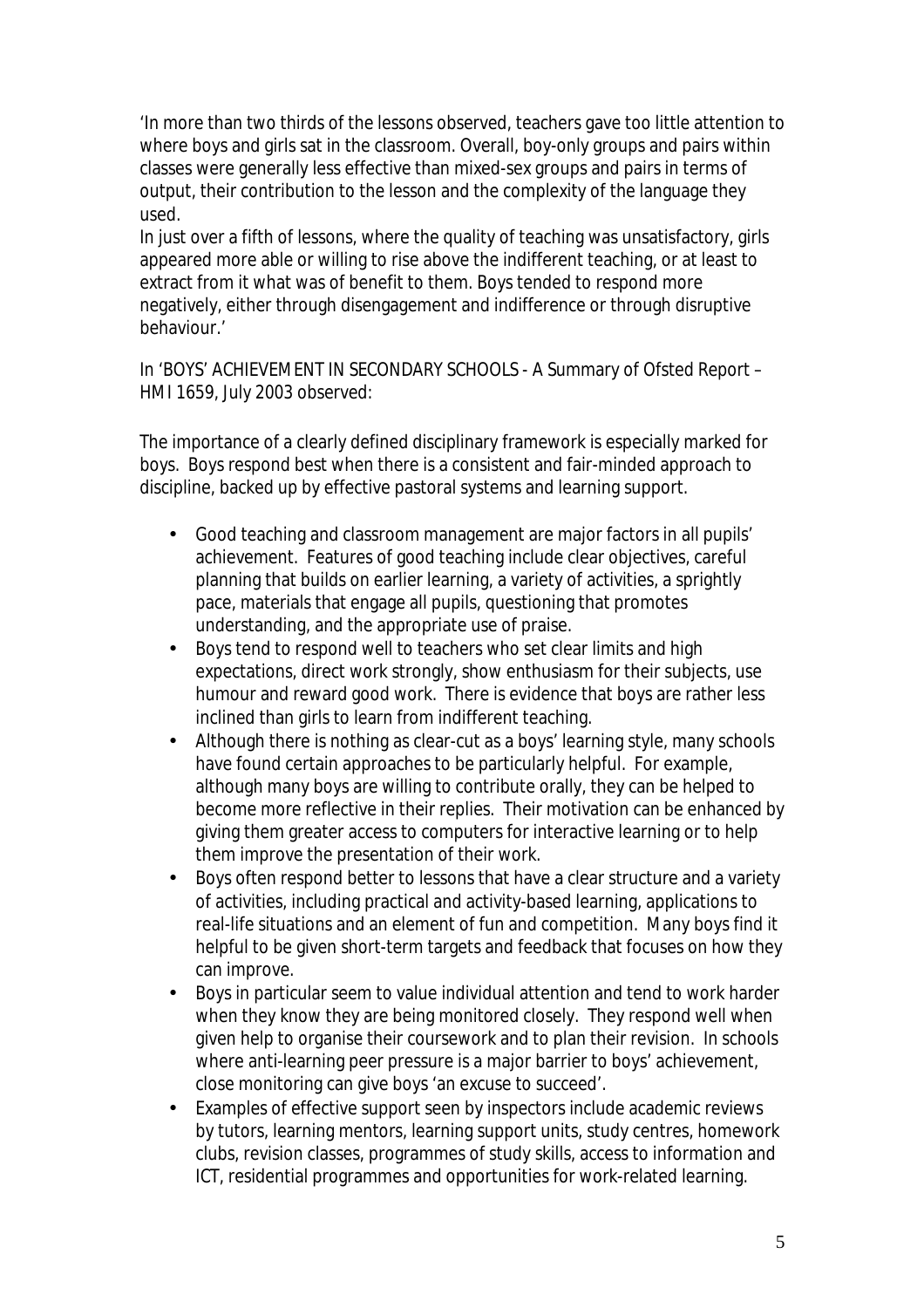In a Teacher Training Agency-funded research study by Keith Shipman and Keith Hicks, teachers in a London school it was noted:

Inspectors noted a number of features that helped to motivate boys in particular:

- lessons were well planned and organised, often with clear achievable aims and short-term targets
- lessons included a variety of activities including practical work, activity-based learning, the positive use of competition and good use of ICT
- lessons were made interesting and relevant by the use of 'real' situations
- teachers set high expectations and taught pupils to think for themselves and work independently, putting an emphasis on study skills
- teachers directed work strongly, but without stifling creativity and imagination
- questioning was quick-fire, lively and varied with the teacher ensuring that all pupils had a chance to participate
- pupils understood how current work built on earlier learning
- humour was used to good effect
- behaviour was well managed, discipline was fair and rewards and praise were used frequently
- teachers directed the seating arrangements
- writing frames, templates and discussion frames were used well
- teachers selected a fair proportion of texts, both fiction and non-fiction, that were likely to appeal to boys
- feedback focused on how work could be improved by specific steps.

They saw teachers who:

- encouraged boys to think and reflect on their first answers because, although boys answered willingly, their responses lacked depth
- encouraged pupils to plan and record their ideas using spider diagrams and charts
- used good examples from pupils' work to show boys and girls how to improve their writing
- made effective use of writing frames and other scaffolding to help weaker pupils to interrogate texts and draw conclusions
- explained and reiterated the lesson objectives and gave boys specific information on their strengths and weaknesses
- organised pupils into mixed groups of boys and girls and planned tasks so that pupils had to listen to each other and work together to gather information they needed.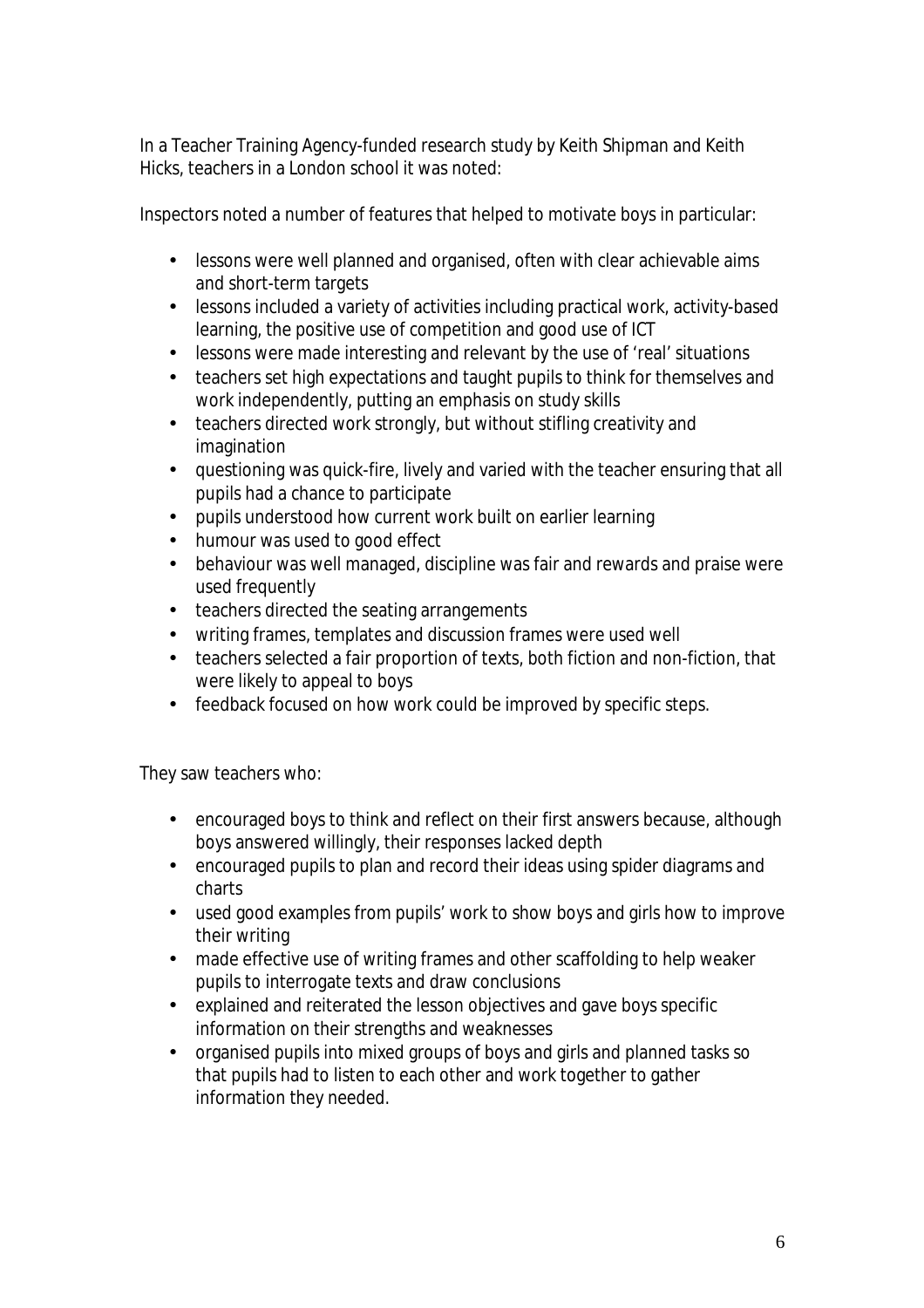Barbara Wintersgill talks of 'Permission to fiddle!

'For pupils who can't sit still / keep their hands still / leave things alone...

- having something to squeeze or hold
- cutting / pasting sequence of notes
- moving to different places for different tasks e.g. different points of view are to be found at separate desks (could be named as planets, islands, ships etc.) and pupils move around tables to find the information they need.
- Shuffling key work cards
- Treasure hunts for the answers to problems i.e. from walls, display area, stuck below desks.

*'Most boys like discussion, especially the opportunity to give their opinions. However, when asked what they found difficult about RE the most common response was 'learning what other people think'. In particular several boys say that they get confused between the teachings and beliefs of different groups.'*

# **Teaching and learning styles**

Barbara Wintersgill observed that: Where boys disliked RE, displaying all the symptoms of disengagement (fidgeting, moving around, throwing things, off-task talking and sometimes general disruption), their problem with the subject was less likely to be the subject's content as the way it was taught. Most boys were clear about their preferred learning styles.

They disliked:

- Text books
- Being told to 'read this and get on with the questions' ('this' being a text book or work sheet)
- Copying from the board or books
- Making notes while watching a video
- Listening to a teacher talking, at length
- Drawing (easy but a waste of time)
- Unnecessary writing (see below)
- Working alone
- Lessons that are always the same
- Not having enough time to do the work
- Not having a chance to ask questions
- Having to work in silence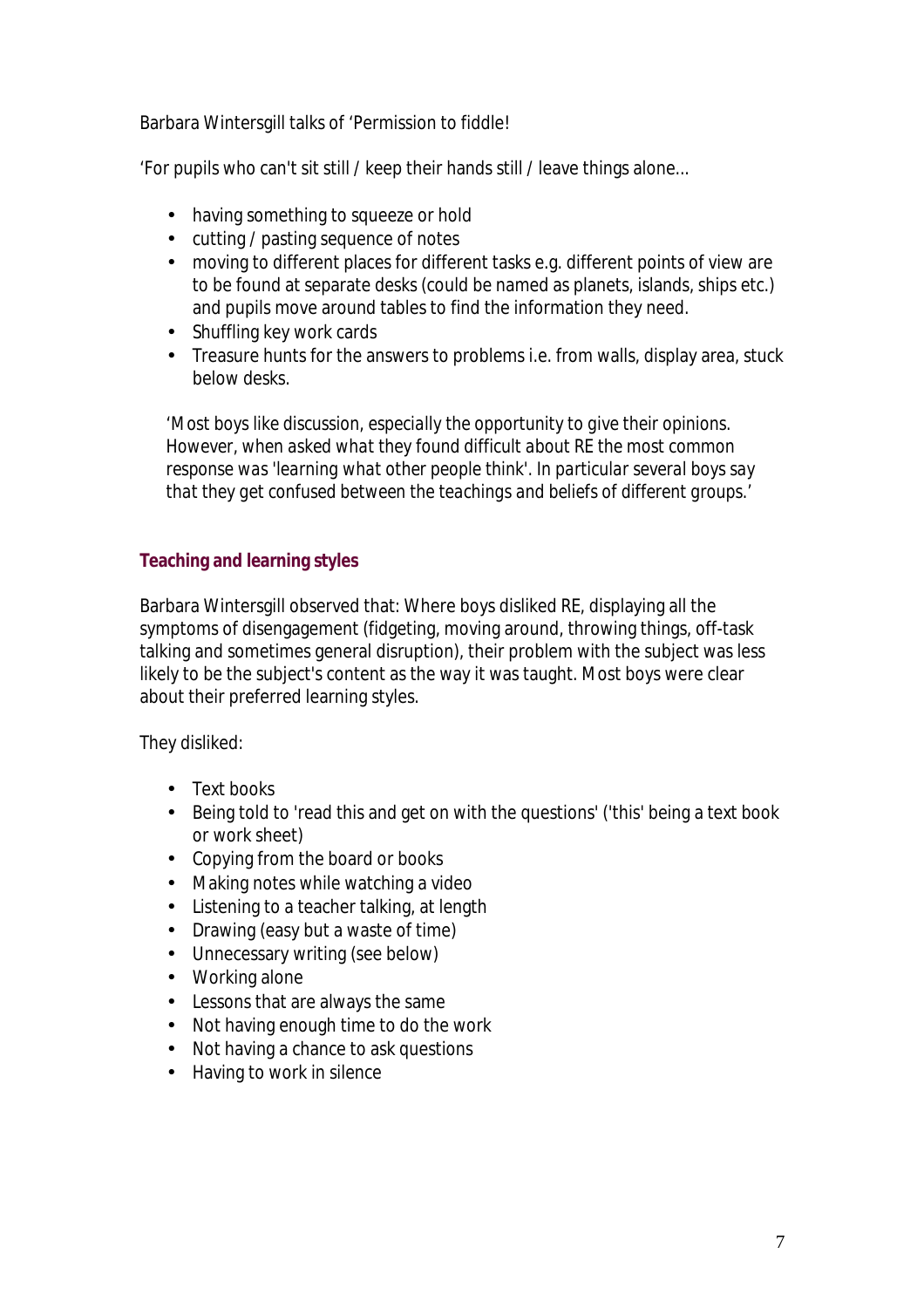They liked:

• Teachers who: tell their pupils what to do and follow it up with sufficient support to enable them to do the work well are enthusiastic about their subject and make it fun explain things well make the subject relevant to everyday life

- Being made to think
- High quality and varied resources
- Role play, acting and hot seating
- Group and pair work
- Games and competitions
- Visits and visitors
- Use of video
- Use of ICT
- More 'demonstrations' e.g. with food
- More practical activities, e.g. trying out the positions for prayer in Islam
- Opportunities to use their imagination
- Discussion the opportunity to find about the views of others in the class and to develop own views.

# **Work-related learning**

Nicola Price**,** in 'Practical steps to raising boys' achievement' noted:

*In future I want to develop ways of showing all pupils that the skills they learn in RE are valuable, not only for life, but for jobs outside the professional level. At the moment careers advice for the use of RE is limited to the Law and related careers. I also want to investigate underachievement of boys in our feeder primaries and see where the problem starts.*

Barbara Wintersgill suggests 'Work related writing.'

*'Some forms of writing can be modelled on work situations, although they are less likely to persuade boys who see their futures in manual work. Make sure you point out the work-related benefits of these tasks.*

- Conference procedures: pupils take turns to be the group scribe. Invariably this task falls to a girl - don't let this happen! In the manner of adult conferences, hand out flip chart paper and pens. The scribe makes notes on the group's decisions, which are read out by another member of the group.
- The topic for the lesson is a matter of social concern e.g. attitudes to teenage pregnancy. Two pupils act as speakers, putting forward opposite views. Another pupil in the chair suggests two or three questions for discussion. This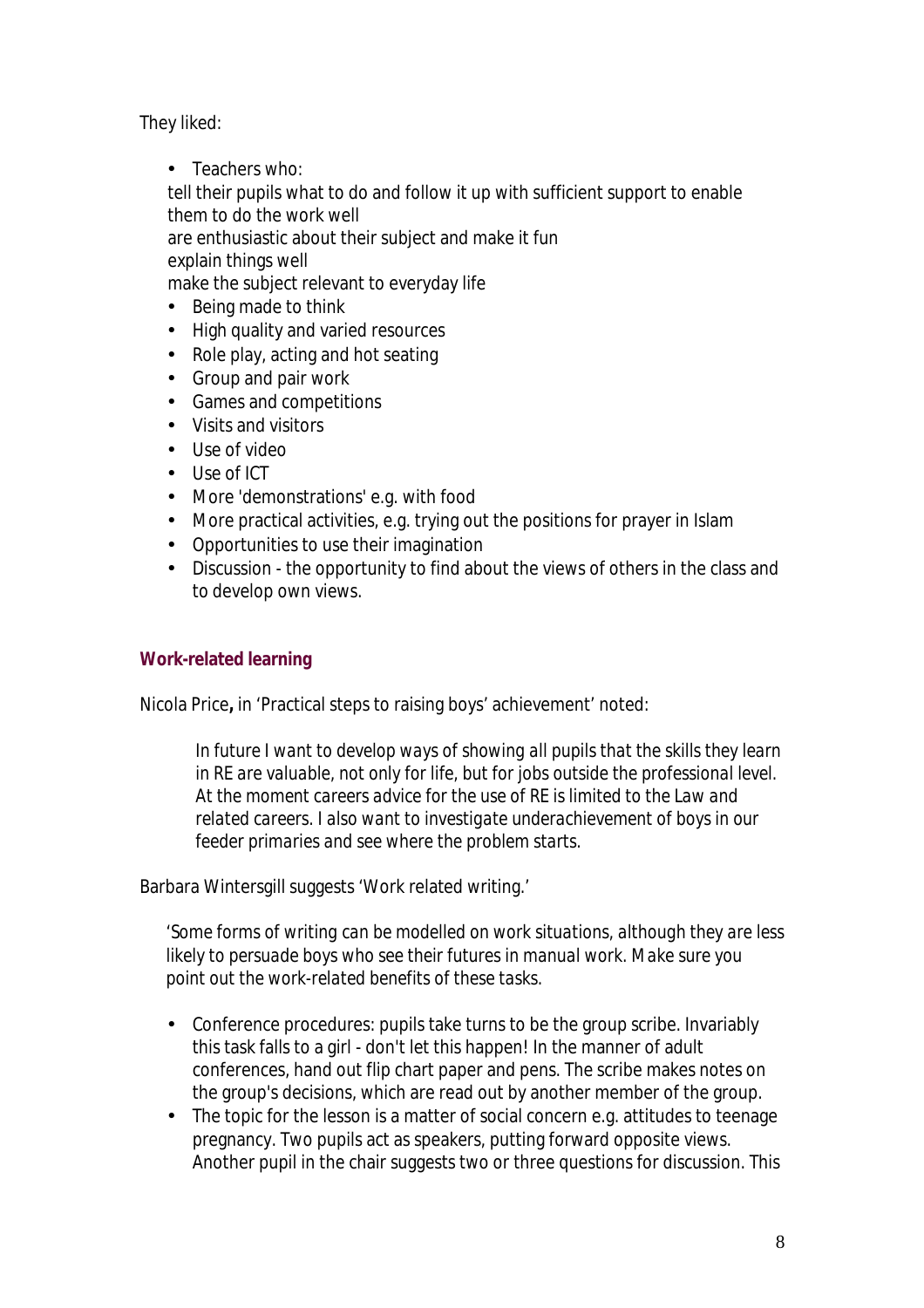could lead to the group feedback described above. In addition each group had to decide who they represent from a list provided for the teacher e.g. teachers, youth workers, doctors, employers who regularly employ teenagers, political groups, religious groups etc. (Variations - the teacher tells each group who they represent - this could be set up at the end of the previous lesson). Each pupil has to prepare a brief report to their employer outlining the main arguments on both sides, their own view and recommended action (e.g. a letter to the press; ask for a meeting with MP).

- Committee secretary similar to the above but one/two pupils prepares minutes for their group. The group read the minutes and discuss their accuracy.
- Petition groups write a letter to a real (preferably) or imagined person on an issue of personal concern.
- Create a logo to represent the key values of the group.'

# **Relevant activities**

Barbara Wintersgill suggests the following to improve boys' listening skills:

- Pairs to fours pupils work together in pairs. Each pair then joins up with another pair to explain and compare ideas.
- Listening triads pupils work in groups of three. Each pupil takes on the role of talker, questioner or recorder. The talker explains something, or comments on an issue, or expresses opinions. The questioner prompts and seeks clarification. The recorder makes notes and gives a report at the end of the conversation. Next time, roles are changed.
- Envoys once groups have carried out a task, one person from each group is selected as an 'envoy' and moves to a new group to explain and summarise, and to find out what the new group thought, decided or written.

She goes on to say, regarding writing activities**:**

*'Boys I speak to dislike what they call 'pointless' writing. This includes low level tasks such as copying or question and answer (they have a point!).*

*'I find that boys are more willing to write if they can be persuaded that it has a purpose; for example they need to practice writing to pass exams; writing is required in most jobs.*

Try the following:

- Reserve extended writing for model exam questions, e.g. at the end of a topic
- In between, set written tasks designed to develop thinking, e.g. mind maps, classifying ideas in columns or lists, and completing writing frames.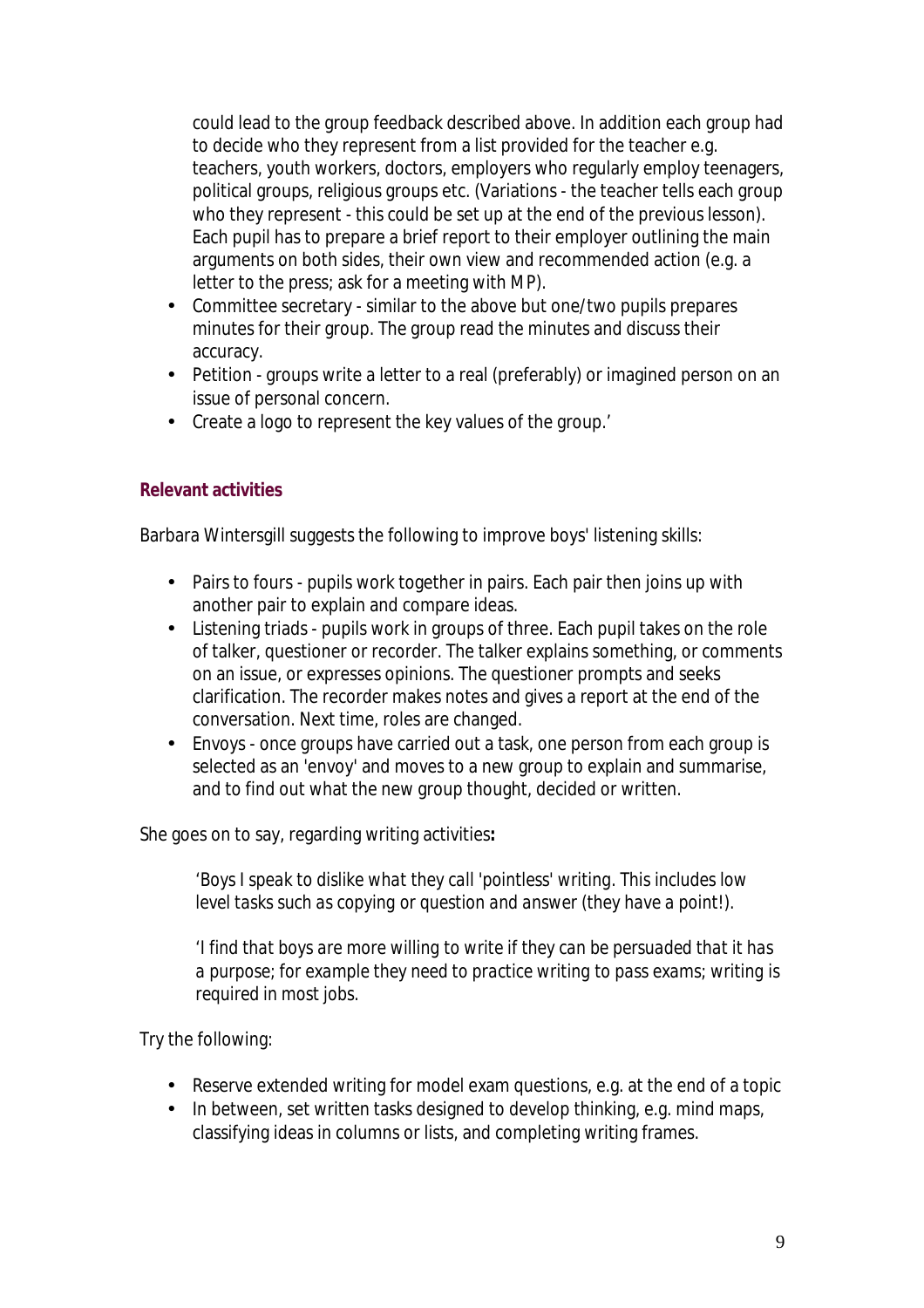## **Reading activities**

- 'Variations on cloze: Hand out key words in the text written on cards. Pupils hold up their word as it is read
- As a variation of the above, pupils hold up pictures or symbols. These can be imaginary e.g. 'hold up your card if you think it represents a term read', such as prejudice. This can give rise to interesting discussion later about the graphic representation of concepts
- Hold up the right meaning as 'your' word is read
- Every pupil has a word on a card. As the text is read they come to the front in order to form a long line or arc. Starting at the beginning they reconstruct the text to include their word (variants - the next or previous word)

If the text is about people:

- Think of questions to ask a particular character. This could develop into hot seating.
- Identify with a character in the text and talk to the class as though you are that character
- Reconstruct text from stickers hidden around table/ or pasted randomly on walls (colour code if each group is reading a different section).

### **For further information:**

http://news.reonline.org.uk/rem\_art15.php

http://www.gtcw.org.uk/cpd/pdf/Edition%2012/Edition%2012%20- %20Nicola%20Price.pdf

www.leicestershire.gov.uk/ks3\_**boys**\_ofsted.doc

www.ofsted.gov.uk/content/download/1539/10760/file/

http://www.aboutourboys.co.uk/docs/ENGAGING%20BOYS%20IN%20LOWER%20SC HOOL.pdf

http://www.aboutourboys.co.uk/docs/BOYS%20IN%20THE%20CLASSROOM.pdf

http://www.generationyouthissues.org.uk/research/underachievement.htm

http://news.reonline.org.uk/rem\_art15.php

Kathryn Kane - Croydon Dangerous RE REToday Spring 2009

Engaging Boys - Lucinda Neall